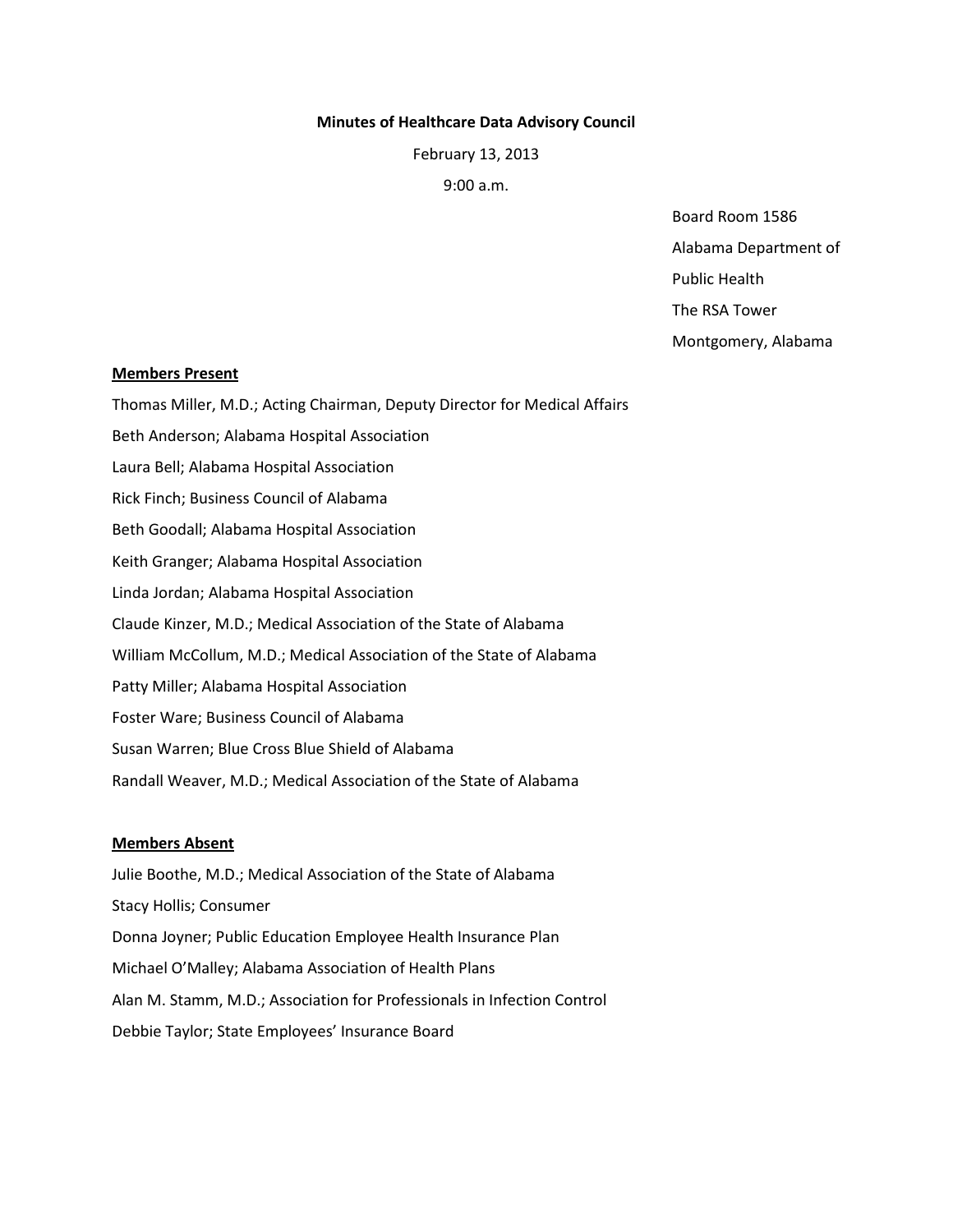#### Staff Present

Nadine Crawford; Communicable Disease Sherri Davidson; Communicable Disease Mary G. McIntyre, M.D., Disease Prevention and Control Kelly Stevens; Communicable Disease Harrison Wallace; Communicable Disease Organizations Present Rosemary Blackmon, Alabama Hospital Association

## CALL TO ORDER:

 The Healthcare Data Advisory Council was called to order at 9:00 a.m. by Dr. Miller. Roll call was taken. A quorum was present.

## CONSIDERATION OF THE MINUTES (EXHIBIT "A"):

 The minutes from September 12, 2012, and October 10, 2012, were reviewed and a request was made to correct Dr. Claude Kinzer's nickname to "Butch" in the October 10, 2012, minutes. With this correction, a motion to approve both the October and September minutes was made and seconded; the motion passed unanimously.

### HAI PROGRAM ACTIVITIES FOR DISCUSSION:

 Sherri Davidson, Epidemiologist Supervisor, presented the 2012 preliminary data overview. Overall, the Statistical Infection Rates (SIRs) were lower compared to 2011. The Council remarked that this reassures that all of the work put into the reporting program is working and that reporting in general has captured the attention of hospital CEOs. The Council also mentioned other drivers towards improved data such as the Comprehensive Unit Safety Practice (CUSP) and Centers for Medicare and Medicaid Services (CMS) projects.

 Guidance was requested from the Council with regards to reporting 2012 data on hospitals that are closed. The Council discussed the inability to validate data on closed facilities and the possibility that inclusion would distort statistical analysis of the data. A motion to exclude 2012 data for hospitals that are closed was made and seconded; the motion passed unanimously.

 Rosemary Blackmon, Executive Vice-President/CEO of the Alabama Hospital Association (AlaHA), presented information on the Partnership with BCBS and Care project; 80 hospitals participated in the central line-associated bloodstream Infection (CLABSI) and catheter-associated urinary tract infection (CAUTI) CUSP projects. These projects continue to be a part of the Join the Health Journey campaign.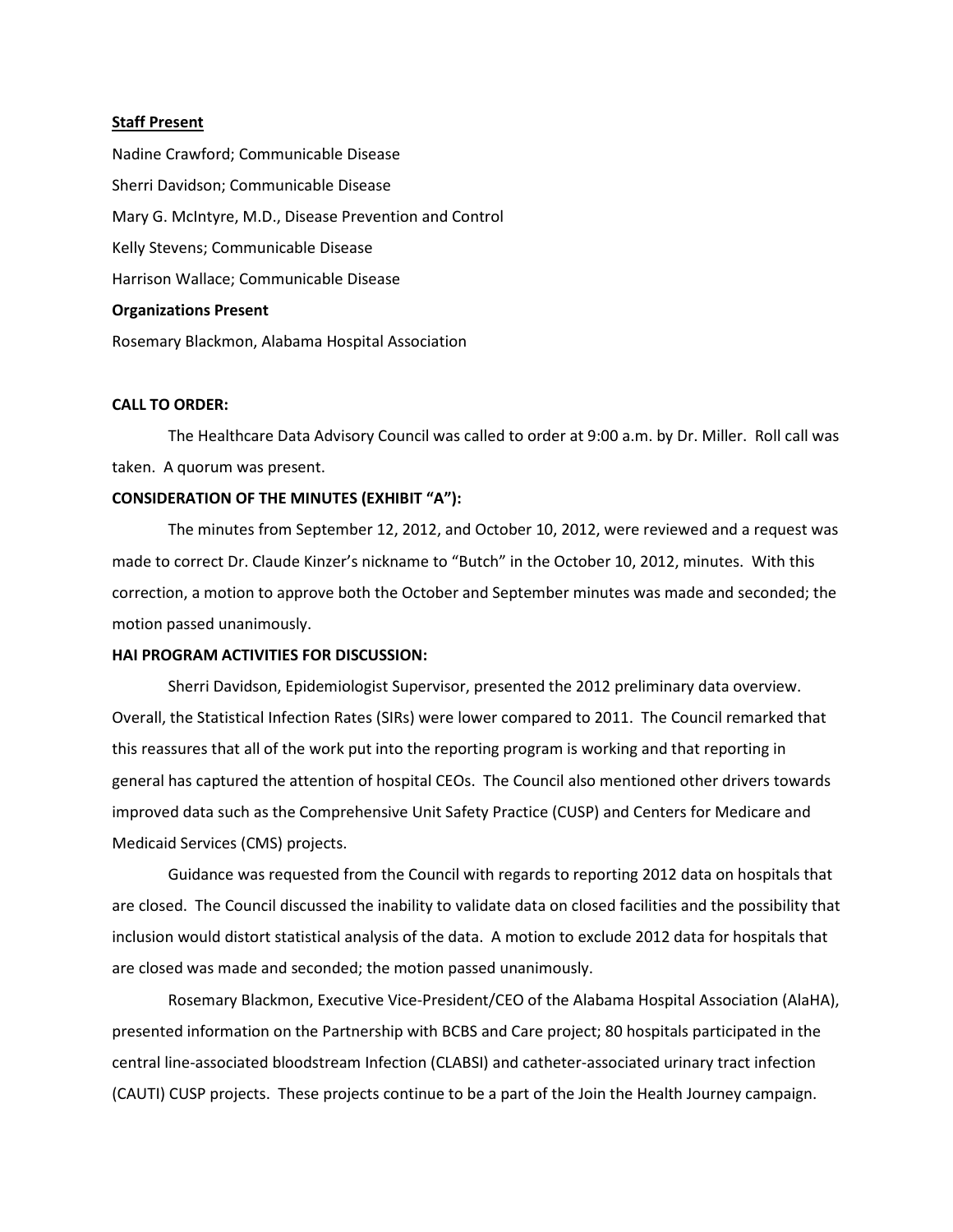Nadine Crawford, HAI State Coordinator, discussed ongoing site visits to validate 2012 HAI data. Twenty-four visits are scheduled; three hospitals per AlaHA region with a mix of low, medium, and high volume facilities were selected. A validation tool was developed to objectively assess the validations. Immediate feedback is provided to the facility staff following the chart audits. Ms. Crawford presented results of the first three visits; all went very well, the infection preventionists were receptive and appreciative. During these visits, it was determined that facilities were more likely to over-report HAIs.

 Kelly Stevens, Epidemiology Division Director, presented the issue of facilities changing their data during the 45-day review and comment period. The Council suggested that ADPH develop a check list for the facilities of what to confirm in the report. The Council discussed when to send preliminary reports to facilities. A motion was made and seconded to have ADPH replace the 6-month HAI data report with a 9-month preliminary HAI data report containing data collected January through September to give each facility a better understanding of their performance nearer to the 12-month mark. The motion passed unanimously.

 Ms. Stevens requested guidance from the Council regarding narrative for the 2012 HAI report. The Council suggested keeping the background narrative, adding information comparing 2011 data to 2012, and keeping the information on pathogens. The Council requested that the format of the data tables remain the same and the overall report be kept as consistent as possible. The timeline was discussed to complete site validations, send individual reports for facility-validations, distribute report to Council for approval, send report to facilities for 45-day comment period, and post the final report for the public. The Council recommended a target completion date of October 1, 2013.

 Ms. Stevens asked the Council to discuss whether or not new HAI categories or locations should be added for reporting in 2014. An amendment to the rules is required if changes are made. The Council discussed the pros and cons of additional categories and locations. A motion was made to allow AlaHA to survey the hospitals and bring back to the Council their input during the next council meeting; the motion passed unanimously. Council member, Keith Granger, offered to bring recommendations back in April meeting.

#### ADJOURNMENT:

 The meeting of the Healthcare Data Advisory Council adjourned at 11:00. The next Council meeting is tentatively scheduled for April 24, 2013.